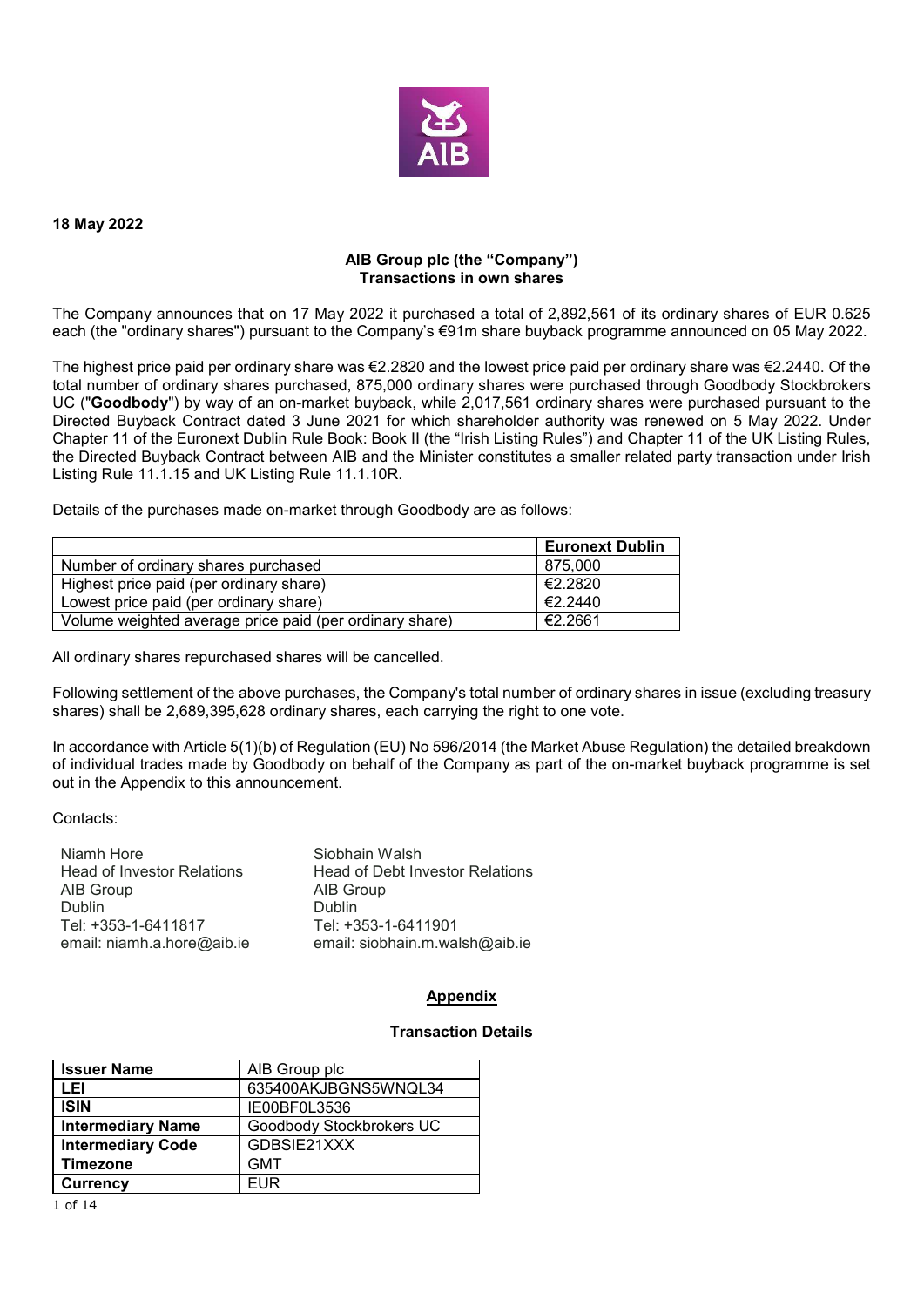# **Euronext Dublin**

| <b>Number of Shares</b> | <b>Price per Share (EUR)</b> | <b>Trading venue</b> | <b>Time</b> | of Transaction          |
|-------------------------|------------------------------|----------------------|-------------|-------------------------|
|                         |                              |                      | transaction | <b>Reference Number</b> |
| 4,530                   | 2.2780                       | <b>XDUB</b>          | 08:07:27    | 00026375275TRDU1        |
| 1,815                   | 2.2740                       | <b>XDUB</b>          | 08:10:58    | 00026375349TRDU1        |
| 3,449                   | 2.2740                       | <b>XDUB</b>          | 08:10:58    | 00026375348TRDU1        |
| 2,304                   | 2.2700                       | <b>XDUB</b>          | 08:15:18    | 00026375416TRDU1        |
| 3,933                   | 2.2700                       | <b>XDUB</b>          | 08:15:18    | 00026375415TRDU1        |
| 10,269                  | 2.2700                       | <b>XDUB</b>          | 08:15:18    | 00026375414TRDU1        |
| 569                     | 2.2700                       | <b>XDUB</b>          | 08:15:18    | 00026375413TRDU1        |
| 782                     | 2.2700                       | <b>XDUB</b>          | 08:15:18    | 00026375417TRDU1        |
| 4,754                   | 2.2680                       | <b>XDUB</b>          | 08:18:19    | 00026375479TRDU1        |
| 482                     | 2.2660                       | <b>XDUB</b>          | 08:18:24    | 00026375482TRDU1        |
| 2,697                   | 2.2720                       | <b>XDUB</b>          | 08:25:24    | 00026375529TRDU1        |
| 781                     | 2.2720                       | <b>XDUB</b>          | 08:25:24    | 00026375530TRDU1        |
| 1,730                   | 2.2700                       | <b>XDUB</b>          | 08:26:45    | 00026375532TRDU1        |
| 28                      | 2.2700                       | <b>XDUB</b>          | 08:27:09    | 00026375534TRDU1        |
| 2,959                   | 2.2740                       | <b>XDUB</b>          | 08:30:01    | 00026375549TRDU1        |
| 1,773                   | 2.2820                       | <b>XDUB</b>          | 08:31:29    | 00026375570TRDU1        |
| 373                     | 2.2820                       | <b>XDUB</b>          | 08:31:29    | 00026375569TRDU1        |
| 765                     | 2.2820                       | <b>XDUB</b>          | 08:31:29    | 00026375568TRDU1        |
| 656                     | 2.2760                       | <b>XDUB</b>          | 08:32:30    | 00026375578TRDU1        |
| 1,962                   | 2.2760                       | <b>XDUB</b>          | 08:32:30    | 00026375577TRDU1        |
| 1,962                   | 2.2760                       | <b>XDUB</b>          | 08:32:30    | 00026375576TRDU1        |
| 5,378                   | 2.2760                       | <b>XDUB</b>          | 08:32:30    | 00026375580TRDU1        |
| 1,962                   | 2.2760                       | <b>XDUB</b>          | 08:32:30    | 00026375579TRDU1        |
| 1,377                   | 2.2740                       | <b>XDUB</b>          | 08:32:30    | 00026375583TRDU1        |
| 1,303                   | 2.2740                       | <b>XDUB</b>          | 08:32:30    | 00026375582TRDU1        |
| 2,215                   | 2.2740                       | <b>XDUB</b>          | 08:32:30    | 00026375581TRDU1        |
| 3,256                   | 2.2740                       | <b>XDUB</b>          | 08:32:30    | 00026375584TRDU1        |
| 364                     | 2.2740                       | <b>XDUB</b>          | 08:32:30    | 00026375585TRDU1        |
| 2,750                   | 2.2620                       | <b>XDUB</b>          | 08:34:14    | 00026375602TRDU1        |
| 1,013                   | 2.2820                       | <b>XDUB</b>          | 08:48:23    | 00026375750TRDU1        |
| 566                     | 2.2820                       | <b>XDUB</b>          | 08:48:23    | 00026375749TRDU1        |
| 969                     | 2.2820                       | <b>XDUB</b>          | 08:48:23    | 00026375748TRDU1        |
| 582                     | 2.2820                       | <b>XDUB</b>          | 08:48:23    | 00026375747TRDU1        |
| 1,535                   | 2.2820                       | <b>XDUB</b>          | 08:48:23    | 00026375746TRDU1        |
| 2,117                   | 2.2820                       | <b>XDUB</b>          | 08:48:23    | 00026375751TRDU1        |
| 11                      | 2.2820                       | <b>XDUB</b>          | 08:48:26    | 00026375753TRDU1        |
| 1,535                   | 2.2820                       | <b>XDUB</b>          | 08:48:26    | 00026375752TRDU1        |
| 291                     | 2.2820                       | <b>XDUB</b>          | 08:48:26    | 00026375754TRDU1        |
| 1,627                   | 2.2800                       | <b>XDUB</b>          | 08:48:26    | 00026375756TRDU1        |
| 1,627                   | 2.2800                       | <b>XDUB</b>          | 08:48:26    | 00026375755TRDU1        |
| 790                     | 2.2800                       | <b>XDUB</b>          | 08:48:26    | 00026375759TRDU1        |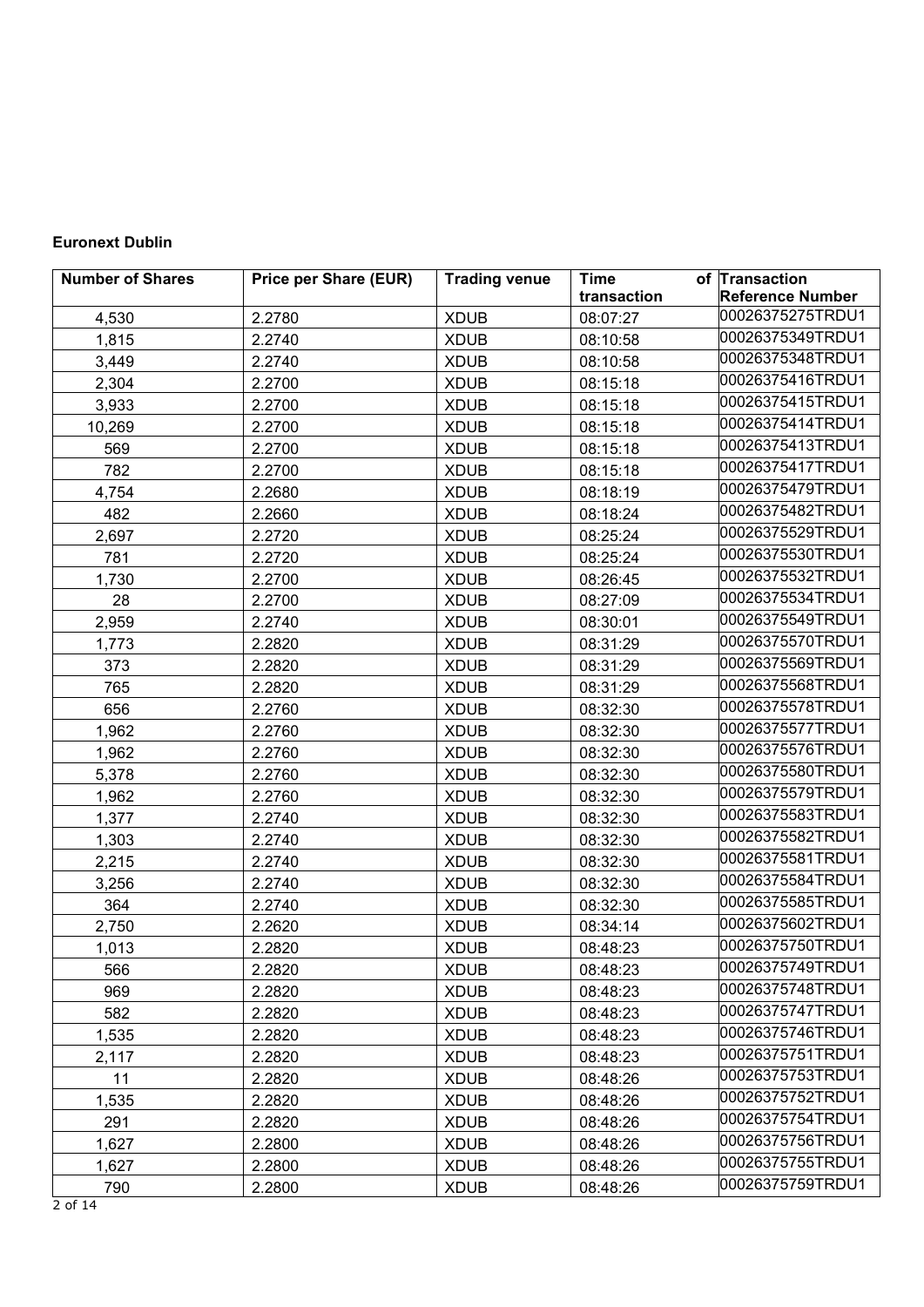| 790   | 2.2800 | <b>XDUB</b> | 08:48:26 | 00026375758TRDU1 |
|-------|--------|-------------|----------|------------------|
| 837   | 2.2800 | <b>XDUB</b> | 08:48:26 | 00026375757TRDU1 |
| 837   | 2.2800 | <b>XDUB</b> | 08:48:26 | 00026375760TRDU1 |
| 737   | 2.2800 | <b>XDUB</b> | 08:48:28 | 00026375762TRDU1 |
| 91    | 2.2800 | <b>XDUB</b> | 08:48:28 | 00026375761TRDU1 |
| 799   | 2.2800 | <b>XDUB</b> | 08:48:28 | 00026375763TRDU1 |
| 14    | 2.2740 | <b>XDUB</b> | 08:49:08 | 00026375771TRDU1 |
| 3,877 | 2.2740 | <b>XDUB</b> | 08:49:08 | 00026375770TRDU1 |
| 1,000 | 2.2740 | <b>XDUB</b> | 08:56:55 | 00026375860TRDU1 |
| 573   | 2.2760 | <b>XDUB</b> | 08:56:55 | 00026375861TRDU1 |
| 703   | 2.2760 | <b>XDUB</b> | 08:57:51 | 00026375881TRDU1 |
| 1,757 | 2.2760 | <b>XDUB</b> | 08:58:18 | 00026375884TRDU1 |
| 1,145 | 2.2760 | <b>XDUB</b> | 08:58:18 | 00026375883TRDU1 |
| 621   | 2.2760 | <b>XDUB</b> | 09:00:04 | 00026375903TRDU1 |
| 1,440 | 2.2760 | <b>XDUB</b> | 09:00:04 | 00026375902TRDU1 |
| 782   | 2.2760 | <b>XDUB</b> | 09:00:04 | 00026375901TRDU1 |
| 802   | 2.2740 | <b>XDUB</b> | 09:01:55 | 00026375913TRDU1 |
| 100   | 2.2740 | <b>XDUB</b> | 09:02:16 | 00026375914TRDU1 |
| 1,717 | 2.2740 | <b>XDUB</b> | 09:02:21 | 00026375916TRDU1 |
| 1,116 | 2.2740 | <b>XDUB</b> | 09:02:21 | 00026375915TRDU1 |
| 396   | 2.2780 | <b>XDUB</b> | 09:04:22 | 00026375953TRDU1 |
| 2,637 | 2.2780 | <b>XDUB</b> | 09:04:22 | 00026375952TRDU1 |
| 901   | 2.2740 | <b>XDUB</b> | 09:05:41 | 00026375960TRDU1 |
| 2,680 | 2.2740 | <b>XDUB</b> | 09:05:41 | 00026375959TRDU1 |
| 1,464 | 2.2740 | <b>XDUB</b> | 09:05:41 | 00026375958TRDU1 |
| 3,916 | 2.2740 | <b>XDUB</b> | 09:05:41 | 00026375957TRDU1 |
| 3,916 | 2.2740 | <b>XDUB</b> | 09:05:41 | 00026375956TRDU1 |
| 2,807 | 2.2740 | <b>XDUB</b> | 09:05:41 | 00026375955TRDU1 |
| 1,129 | 2.2720 | <b>XDUB</b> | 09:05:41 | 00026375962TRDU1 |
| 2,072 | 2.2720 | <b>XDUB</b> | 09:05:41 | 00026375961TRDU1 |
| 2,989 | 2.2800 | <b>XDUB</b> | 09:19:31 | 00026376159TRDU1 |
| 2,784 | 2.2800 | <b>XDUB</b> | 09:19:44 | 00026376160TRDU1 |
| 1,509 | 2.2800 | <b>XDUB</b> | 09:21:30 | 00026376191TRDU1 |
| 1,418 | 2.2800 | <b>XDUB</b> | 09:21:30 | 00026376190TRDU1 |
| 2,994 | 2.2800 | <b>XDUB</b> | 09:23:39 | 00026376232TRDU1 |
| 207   | 2.2780 | <b>XDUB</b> | 09:24:08 | 00026376239TRDU1 |
| 715   | 2.2780 | <b>XDUB</b> | 09:24:08 | 00026376238TRDU1 |
| 3,962 | 2.2780 | <b>XDUB</b> | 09:24:08 | 00026376237TRDU1 |
| 356   | 2.2780 | <b>XDUB</b> | 09:24:08 | 00026376236TRDU1 |
| 4,321 | 2.2780 | <b>XDUB</b> | 09:24:08 | 00026376235TRDU1 |
| 3,658 | 2.2740 | <b>XDUB</b> | 09:28:04 | 00026376419TRDU1 |
| 3,659 | 2.2740 | <b>XDUB</b> | 09:28:04 | 00026376418TRDU1 |
| 1,650 | 2.2720 | <b>XDUB</b> | 09:30:15 | 00026376501TRDU1 |
| 2,721 | 2.2740 | <b>XDUB</b> | 09:37:15 | 00026376678TRDU1 |
| 2,817 | 2.2740 | <b>XDUB</b> | 09:39:05 | 00026376756TRDU1 |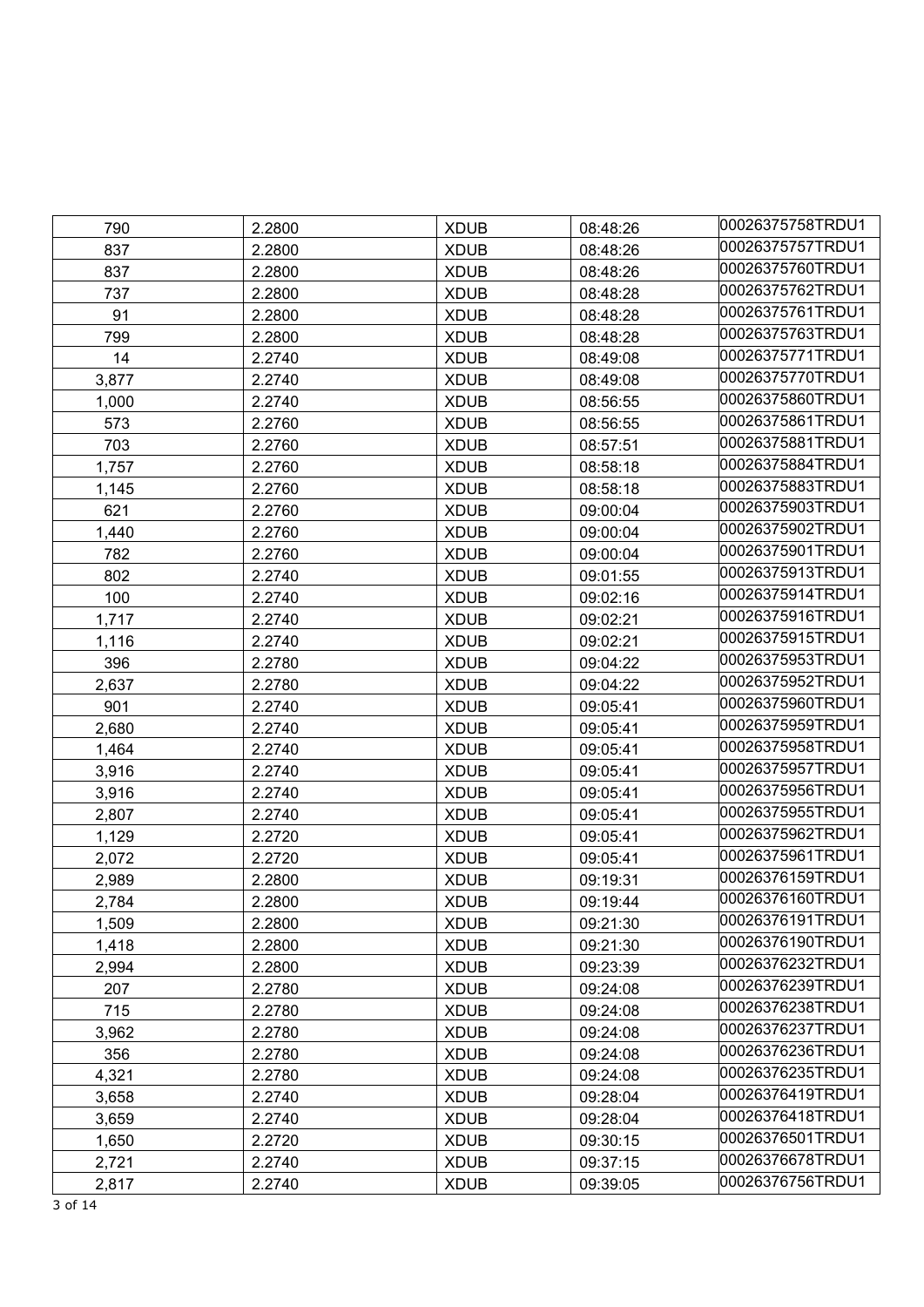| 225   | 2.2720 | <b>XDUB</b> | 09:40:08 | 00026376779TRDU1 |
|-------|--------|-------------|----------|------------------|
| 2,908 | 2.2720 | <b>XDUB</b> | 09:40:08 | 00026376778TRDU1 |
| 2,914 | 2.2720 | <b>XDUB</b> | 09:40:08 | 00026376784TRDU1 |
| 2,811 | 2.2720 | <b>XDUB</b> | 09:40:08 | 00026376783TRDU1 |
| 2,957 | 2.2720 | <b>XDUB</b> | 09:40:08 | 00026376782TRDU1 |
| 3,560 | 2.2720 | <b>XDUB</b> | 09:40:08 | 00026376781TRDU1 |
| 569   | 2.2720 | <b>XDUB</b> | 09:40:08 | 00026376780TRDU1 |
| 381   | 2.2700 | <b>XDUB</b> | 10:07:27 | 00026377178TRDU1 |
| 207   | 2.2700 | <b>XDUB</b> | 10:07:27 | 00026377177TRDU1 |
| 715   | 2.2700 | <b>XDUB</b> | 10:07:27 | 00026377176TRDU1 |
| 682   | 2.2700 | <b>XDUB</b> | 10:07:27 | 00026377175TRDU1 |
| 4,250 | 2.2700 | <b>XDUB</b> | 10:07:27 | 00026377174TRDU1 |
| 2,701 | 2.2700 | <b>XDUB</b> | 10:07:27 | 00026377173TRDU1 |
| 765   | 2.2700 | <b>XDUB</b> | 10:07:27 | 00026377180TRDU1 |
| 699   | 2.2700 | <b>XDUB</b> | 10:07:27 | 00026377179TRDU1 |
| 377   | 2.2700 | <b>XDUB</b> | 10:07:29 | 00026377184TRDU1 |
| 1,588 | 2.2700 | <b>XDUB</b> | 10:07:29 | 00026377183TRDU1 |
| 135   | 2.2700 | <b>XDUB</b> | 10:07:29 | 00026377182TRDU1 |
| 1,588 | 2.2700 | <b>XDUB</b> | 10:07:29 | 00026377181TRDU1 |
| 1,588 | 2.2700 | <b>XDUB</b> | 10:07:29 | 00026377185TRDU1 |
| 456   | 2.2700 | <b>XDUB</b> | 10:07:29 | 00026377189TRDU1 |
| 1,588 | 2.2700 | <b>XDUB</b> | 10:07:29 | 00026377188TRDU1 |
| 369   | 2.2700 | <b>XDUB</b> | 10:07:29 | 00026377192TRDU1 |
| 493   | 2.2700 | <b>XDUB</b> | 10:07:29 | 00026377191TRDU1 |
| 12    | 2.2700 | <b>XDUB</b> | 10:07:29 | 00026377190TRDU1 |
| 714   | 2.2700 | <b>XDUB</b> | 10:07:35 | 00026377195TRDU1 |
| 1,588 | 2.2700 | <b>XDUB</b> | 10:07:43 | 00026377207TRDU1 |
| 1,588 | 2.2700 | <b>XDUB</b> | 10:07:45 | 00026377208TRDU1 |
| 1,040 | 2.2700 | <b>XDUB</b> | 10:07:55 | 00026377217TRDU1 |
| 2,052 | 2.2660 | <b>XDUB</b> | 10:08:06 | 00026377231TRDU1 |
| 1,152 | 2.2660 | <b>XDUB</b> | 10:09:43 | 00026377271TRDU1 |
| 255   | 2.2660 | <b>XDUB</b> | 10:09:43 | 00026377270TRDU1 |
| 100   | 2.2720 | <b>XDUB</b> | 10:10:53 | 00026377319TRDU1 |
| 194   | 2.2720 | <b>XDUB</b> | 10:10:54 | 00026377320TRDU1 |
| 2,706 | 2.2720 | <b>XDUB</b> | 10:10:56 | 00026377321TRDU1 |
| 2,575 | 2.2720 | <b>XDUB</b> | 10:14:33 | 00026377526TRDU1 |
| 248   | 2.2720 | <b>XDUB</b> | 10:14:55 | 00026377549TRDU1 |
| 922   | 2.2720 | <b>XDUB</b> | 10:14:55 | 00026377548TRDU1 |
| 848   | 2.2720 | <b>XDUB</b> | 10:14:55 | 00026377547TRDU1 |
| 642   | 2.2720 | <b>XDUB</b> | 10:14:57 | 00026377550TRDU1 |
| 131   | 2.2720 | <b>XDUB</b> | 10:16:43 | 00026377584TRDU1 |
| 1,877 | 2.2720 | <b>XDUB</b> | 10:16:43 | 00026377583TRDU1 |
| 2,521 | 2.2720 | <b>XDUB</b> | 10:16:43 | 00026377582TRDU1 |
| 408   | 2.2720 | <b>XDUB</b> | 10:16:43 | 00026377581TRDU1 |
| 1,877 | 2.2720 | <b>XDUB</b> | 10:16:43 | 00026377580TRDU1 |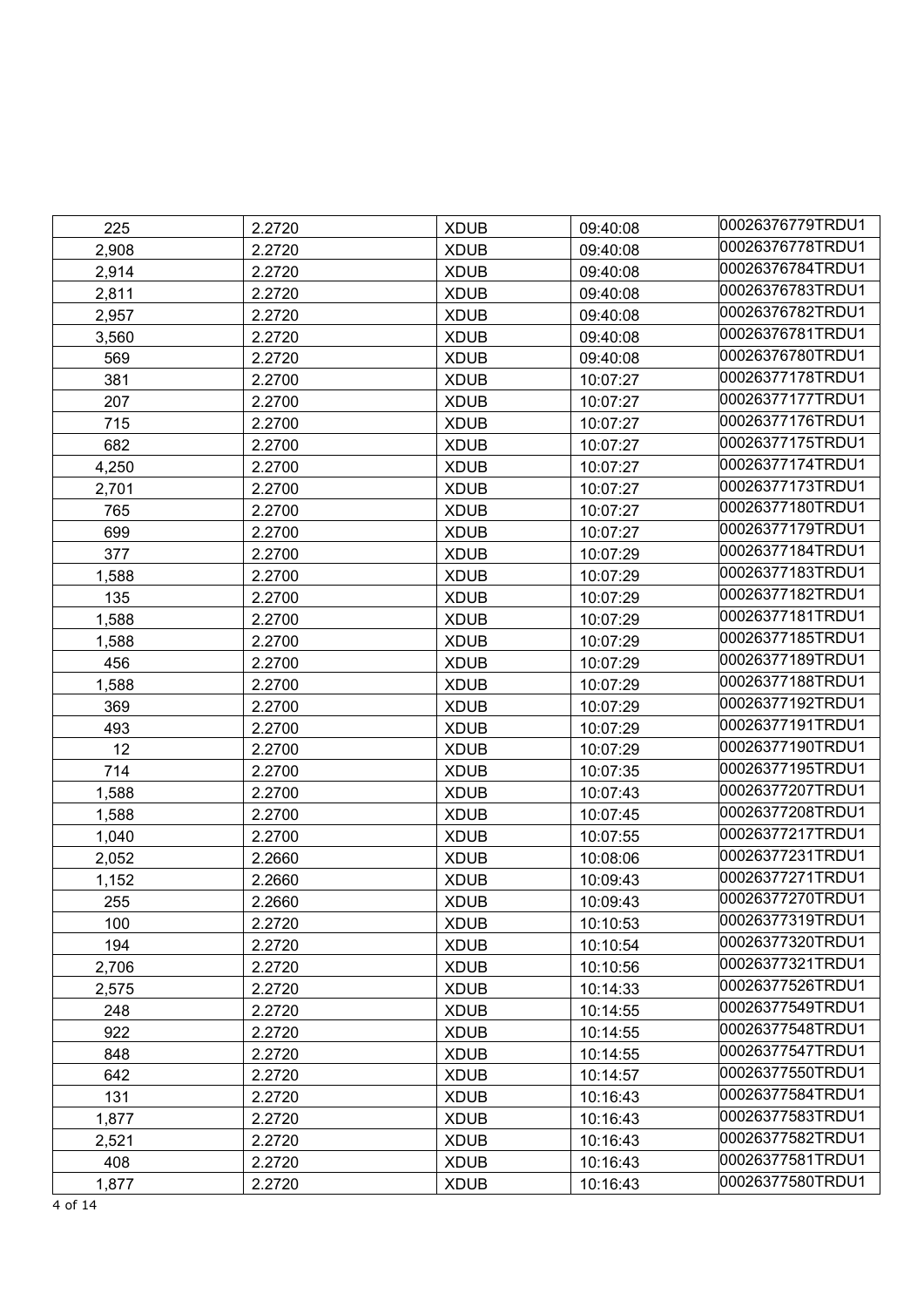| 958            | 2.2720 | <b>XDUB</b> | 10:16:43 | 00026377586TRDU1 |
|----------------|--------|-------------|----------|------------------|
| 1,877          | 2.2720 | <b>XDUB</b> | 10:16:43 | 00026377585TRDU1 |
| 870            | 2.2740 | <b>XDUB</b> | 10:25:22 | 00026377736TRDU1 |
| 707            | 2.2740 | <b>XDUB</b> | 10:25:22 | 00026377735TRDU1 |
| 870            | 2.2740 | <b>XDUB</b> | 10:25:22 | 00026377734TRDU1 |
| 6,185          | 2.2740 | <b>XDUB</b> | 10:25:22 | 00026377733TRDU1 |
| 1,577          | 2.2740 | <b>XDUB</b> | 10:25:22 | 00026377732TRDU1 |
| 422            | 2.2740 | <b>XDUB</b> | 10:25:22 | 00026377731TRDU1 |
| 1,577          | 2.2740 | <b>XDUB</b> | 10:25:22 | 00026377730TRDU1 |
| 2,742          | 2.2740 | <b>XDUB</b> | 10:25:22 | 00026377729TRDU1 |
| 1,577          | 2.2740 | <b>XDUB</b> | 10:25:22 | 00026377728TRDU1 |
| 2,653          | 2.2740 | <b>XDUB</b> | 10:25:22 | 00026377727TRDU1 |
| 14             | 2.2740 | <b>XDUB</b> | 10:25:22 | 00026377737TRDU1 |
| 3,076          | 2.2800 | <b>XDUB</b> | 10:38:28 | 00026377901TRDU1 |
| 933            | 2.2760 | <b>XDUB</b> | 10:39:42 | 00026377909TRDU1 |
| 1,808          | 2.2760 | <b>XDUB</b> | 10:39:42 | 00026377908TRDU1 |
| 5,610          | 2.2760 | <b>XDUB</b> | 10:39:42 | 00026377907TRDU1 |
| 2,688          | 2.2700 | <b>XDUB</b> | 10:41:25 | 00026377926TRDU1 |
| 2,569          | 2.2660 | <b>XDUB</b> | 10:44:49 | 00026377953TRDU1 |
| 2,667          | 2.2640 | <b>XDUB</b> | 10:48:13 | 00026377998TRDU1 |
| $\overline{2}$ | 2.2700 | <b>XDUB</b> | 10:53:20 | 00026378048TRDU1 |
| 244            | 2.2700 | <b>XDUB</b> | 10:59:37 | 00026378113TRDU1 |
| 1,866          | 2.2700 | <b>XDUB</b> | 10:59:37 | 00026378112TRDU1 |
| 288            | 2.2700 | <b>XDUB</b> | 10:59:37 | 00026378111TRDU1 |
| 1,029          | 2.2700 | <b>XDUB</b> | 10:59:37 | 00026378110TRDU1 |
| 607            | 2.2700 | <b>XDUB</b> | 10:59:37 | 00026378109TRDU1 |
| 3,790          | 2.2700 | <b>XDUB</b> | 10:59:37 | 00026378108TRDU1 |
| 2,932          | 2.2740 | <b>XDUB</b> | 11:01:42 | 00026378140TRDU1 |
| 476            | 2.2740 | <b>XDUB</b> | 11:01:42 | 00026378139TRDU1 |
| 2,644          | 2.2740 | <b>XDUB</b> | 11:01:42 | 00026378141TRDU1 |
| 1              | 2.2740 | <b>XDUB</b> | 11:01:43 | 00026378142TRDU1 |
| 432            | 2.2740 | <b>XDUB</b> | 11:01:43 | 00026378143TRDU1 |
| 2,613          | 2.2740 | <b>XDUB</b> | 11:04:08 | 00026378173TRDU1 |
| 2,642          | 2.2760 | <b>XDUB</b> | 11:08:38 | 00026378206TRDU1 |
| 2,705          | 2.2800 | <b>XDUB</b> | 11:08:52 | 00026378207TRDU1 |
| 2,557          | 2.2800 | <b>XDUB</b> | 11:10:11 | 00026378224TRDU1 |
| 2,864          | 2.2800 | <b>XDUB</b> | 11:13:07 | 00026378308TRDU1 |
| 116            | 2.2800 | <b>XDUB</b> | 11:13:07 | 00026378315TRDU1 |
| 1,775          | 2.2800 | <b>XDUB</b> | 11:13:07 | 00026378314TRDU1 |
| 216            | 2.2800 | <b>XDUB</b> | 11:13:07 | 00026378313TRDU1 |
| 1,775          | 2.2800 | <b>XDUB</b> | 11:13:07 | 00026378312TRDU1 |
| 1,594          | 2.2800 | <b>XDUB</b> | 11:13:07 | 00026378311TRDU1 |
| 1,991          | 2.2800 | <b>XDUB</b> | 11:13:07 | 00026378310TRDU1 |
| 2,659          | 2.2800 | <b>XDUB</b> | 11:13:07 | 00026378309TRDU1 |
| 116            | 2.2800 | <b>XDUB</b> | 11:13:07 | 00026378317TRDU1 |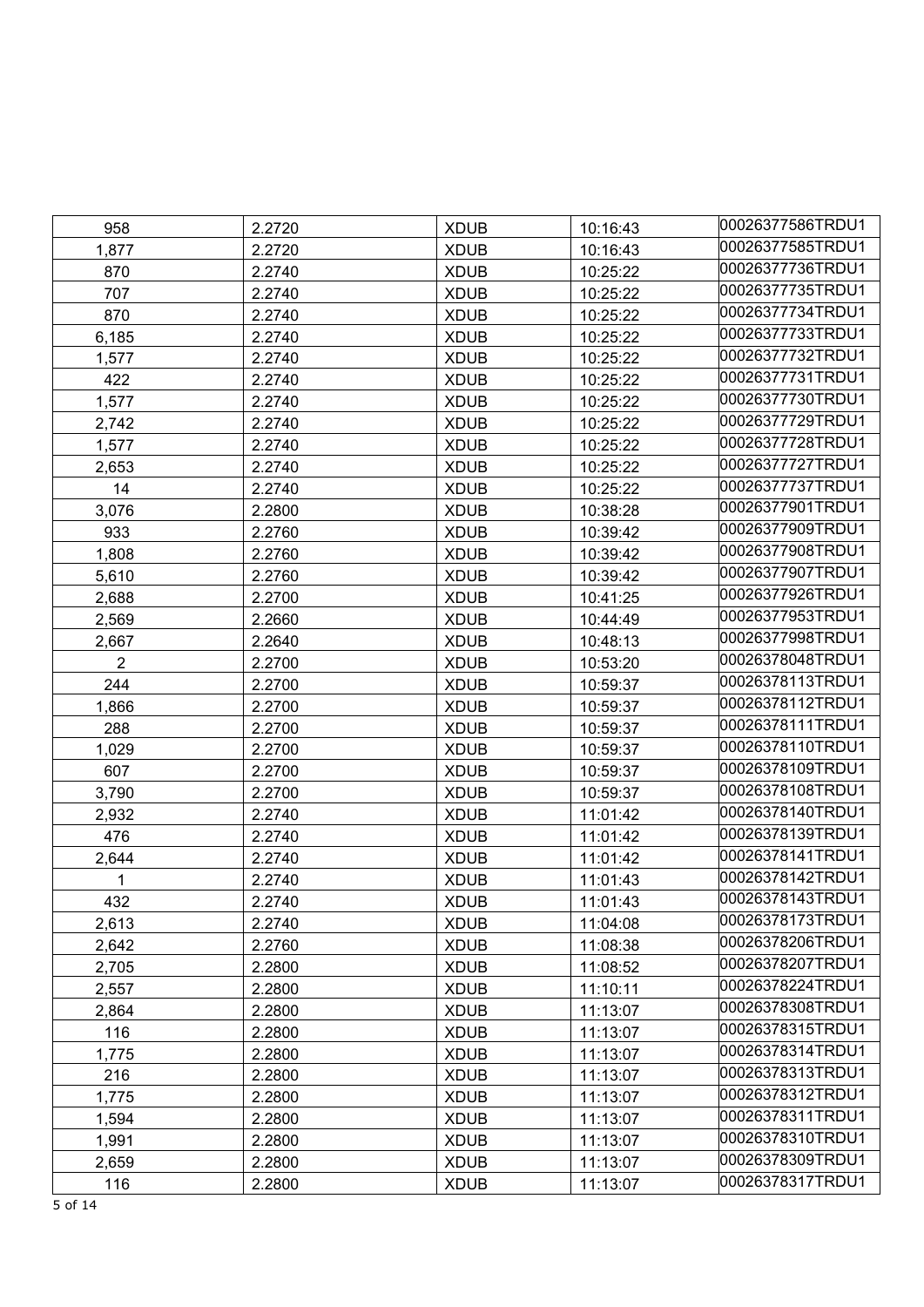| 425   | 2.2800 | <b>XDUB</b> | 11:13:07 | 00026378316TRDU1 |
|-------|--------|-------------|----------|------------------|
| 88    | 2.2800 | <b>XDUB</b> | 11:13:07 | 00026378319TRDU1 |
| 965   | 2.2800 | <b>XDUB</b> | 11:13:07 | 00026378318TRDU1 |
| 3,079 | 2.2780 | <b>XDUB</b> | 11:13:11 | 00026378321TRDU1 |
| 33    | 2.2800 | <b>XDUB</b> | 11:13:11 | 00026378320TRDU1 |
| 2,657 | 2.2720 | <b>XDUB</b> | 11:21:16 | 00026378440TRDU1 |
| 2,707 | 2.2720 | <b>XDUB</b> | 11:25:05 | 00026378514TRDU1 |
| 314   | 2.2720 | <b>XDUB</b> | 11:28:44 | 00026378558TRDU1 |
| 2,490 | 2.2720 | <b>XDUB</b> | 11:28:44 | 00026378557TRDU1 |
| 459   | 2.2720 | <b>XDUB</b> | 11:28:44 | 00026378556TRDU1 |
| 2,375 | 2.2720 | <b>XDUB</b> | 11:28:44 | 00026378555TRDU1 |
| 177   | 2.2720 | <b>XDUB</b> | 11:28:44 | 00026378554TRDU1 |
| 308   | 2.2680 | <b>XDUB</b> | 11:30:46 | 00026378581TRDU1 |
| 2,689 | 2.2680 | <b>XDUB</b> | 11:30:46 | 00026378580TRDU1 |
| 223   | 2.2700 | <b>XDUB</b> | 11:35:09 | 00026378619TRDU1 |
| 3,043 | 2.2700 | <b>XDUB</b> | 11:35:09 | 00026378617TRDU1 |
| 4,175 | 2.2720 | <b>XDUB</b> | 11:35:09 | 00026378618TRDU1 |
| 592   | 2.2700 | <b>XDUB</b> | 11:35:09 | 00026378622TRDU1 |
| 1,563 | 2.2700 | <b>XDUB</b> | 11:35:09 | 00026378621TRDU1 |
| 375   | 2.2700 | <b>XDUB</b> | 11:35:09 | 00026378620TRDU1 |
| 3,134 | 2.2620 | <b>XDUB</b> | 11:40:42 | 00026378790TRDU1 |
| 3,115 | 2.2720 | <b>XDUB</b> | 11:56:32 | 00026379003TRDU1 |
| 93    | 2.2720 | <b>XDUB</b> | 11:57:09 | 00026379004TRDU1 |
| 227   | 2.2720 | <b>XDUB</b> | 11:58:28 | 00026379085TRDU1 |
| 227   | 2.2720 | <b>XDUB</b> | 11:58:28 | 00026379084TRDU1 |
| 2,927 | 2.2720 | <b>XDUB</b> | 11:58:28 | 00026379083TRDU1 |
| 93    | 2.2760 | <b>XDUB</b> | 12:03:26 | 00026379227TRDU1 |
| 64    | 2.2760 | <b>XDUB</b> | 12:03:26 | 00026379226TRDU1 |
| 398   | 2.2760 | <b>XDUB</b> | 12:03:26 | 00026379225TRDU1 |
| 3,615 | 2.2760 | <b>XDUB</b> | 12:03:26 | 00026379224TRDU1 |
| 3,615 | 2.2760 | <b>XDUB</b> | 12:03:26 | 00026379223TRDU1 |
| 3,615 | 2.2760 | <b>XDUB</b> | 12:03:26 | 00026379222TRDU1 |
| 827   | 2.2720 | <b>XDUB</b> | 12:03:27 | 00026379230TRDU1 |
| 1,668 | 2.2720 | <b>XDUB</b> | 12:03:27 | 00026379229TRDU1 |
| 1,975 | 2.2720 | <b>XDUB</b> | 12:03:27 | 00026379228TRDU1 |
| 272   | 2.2720 | <b>XDUB</b> | 12:07:25 | 00026379364TRDU1 |
| 2,738 | 2.2720 | <b>XDUB</b> | 12:07:25 | 00026379363TRDU1 |
| 539   | 2.2720 | <b>XDUB</b> | 12:11:24 | 00026379425TRDU1 |
| 398   | 2.2720 | <b>XDUB</b> | 12:13:04 | 00026379438TRDU1 |
| 2,214 | 2.2720 | <b>XDUB</b> | 12:13:04 | 00026379437TRDU1 |
| 7,500 | 2.2720 | <b>XDUB</b> | 12:13:14 | 00026379441TRDU1 |
| 270   | 2.2720 | <b>XDUB</b> | 12:13:14 | 00026379445TRDU1 |
| 2,554 | 2.2720 | <b>XDUB</b> | 12:13:14 | 00026379444TRDU1 |
| 1,242 | 2.2720 | <b>XDUB</b> | 12:13:14 | 00026379443TRDU1 |
| 2,554 | 2.2720 | <b>XDUB</b> | 12:13:14 | 00026379442TRDU1 |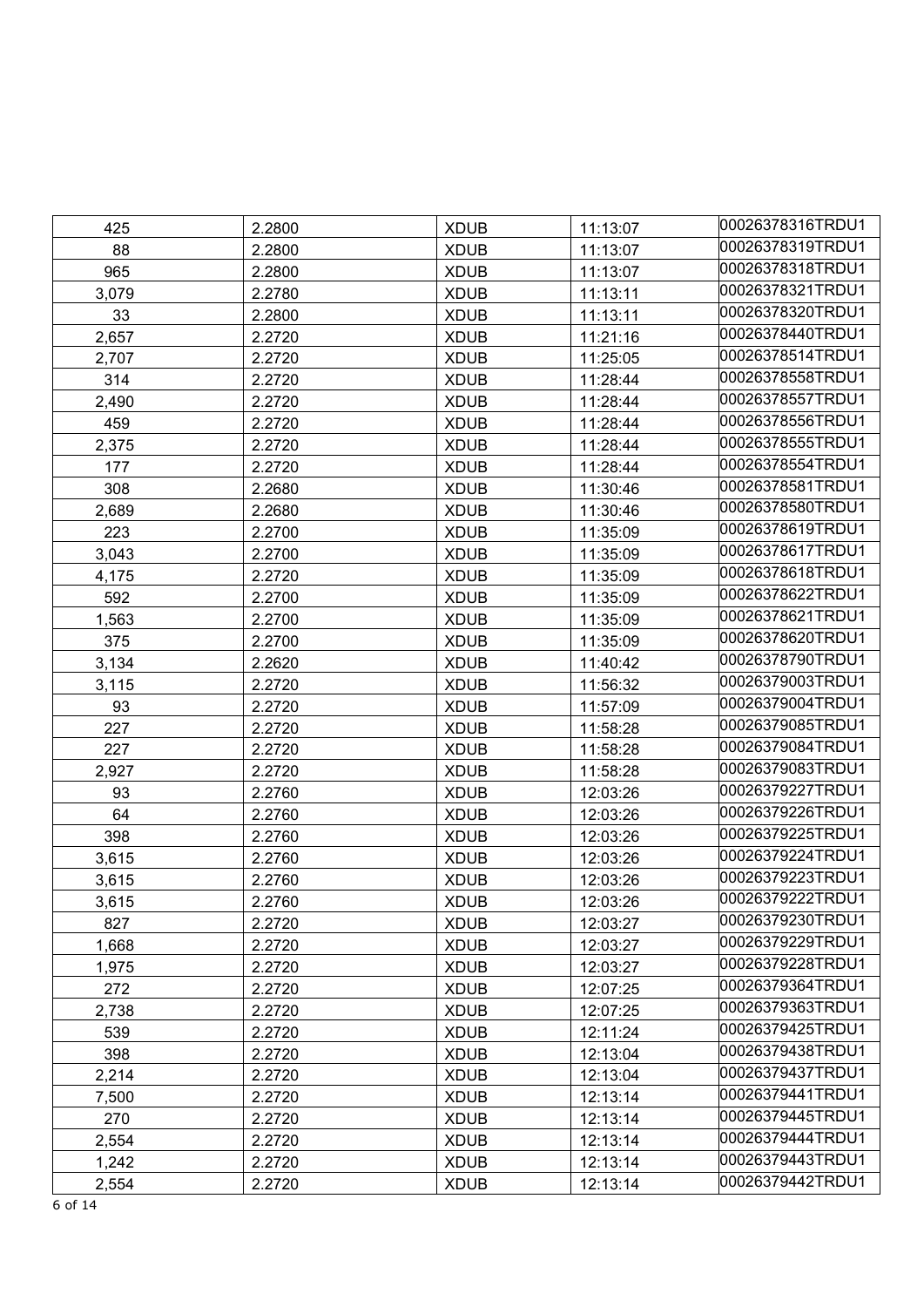| 2,887  | 2.2660 | <b>XDUB</b> | 12:19:30 | 00026379488TRDU1 |
|--------|--------|-------------|----------|------------------|
| 2,726  | 2.2620 | <b>XDUB</b> | 12:21:27 | 00026379578TRDU1 |
| 4,465  | 2.2700 | <b>XDUB</b> | 12:24:37 | 00026379621TRDU1 |
| 1,160  | 2.2700 | <b>XDUB</b> | 12:24:41 | 00026379622TRDU1 |
| 2,913  | 2.2700 | <b>XDUB</b> | 12:25:10 | 00026379634TRDU1 |
| 2,612  | 2.2700 | <b>XDUB</b> | 12:36:45 | 00026379800TRDU1 |
| 2,578  | 2.2700 | <b>XDUB</b> | 12:40:19 | 00026379946TRDU1 |
| 2,192  | 2.2700 | <b>XDUB</b> | 12:40:19 | 00026379945TRDU1 |
| 1,919  | 2.2700 | <b>XDUB</b> | 12:40:19 | 00026379944TRDU1 |
| 460    | 2.2700 | <b>XDUB</b> | 12:40:19 | 00026379943TRDU1 |
| 1,173  | 2.2700 | <b>XDUB</b> | 12:40:19 | 00026379949TRDU1 |
| 2,007  | 2.2700 | <b>XDUB</b> | 12:40:19 | 00026379948TRDU1 |
| 1,919  | 2.2700 | <b>XDUB</b> | 12:40:19 | 00026379947TRDU1 |
| 746    | 2.2700 | <b>XDUB</b> | 12:40:19 | 00026379950TRDU1 |
| 1,477  | 2.2660 | <b>XDUB</b> | 12:40:45 | 00026379958TRDU1 |
| 2,607  | 2.2640 | <b>XDUB</b> | 12:51:16 | 00026380223TRDU1 |
| 3,061  | 2.2640 | <b>XDUB</b> | 12:54:57 | 00026380262TRDU1 |
| 1,362  | 2.2720 | <b>XDUB</b> | 12:58:13 | 00026380268TRDU1 |
| 378    | 2.2720 | <b>XDUB</b> | 12:58:27 | 00026380271TRDU1 |
| 278    | 2.2720 | <b>XDUB</b> | 12:58:27 | 00026380270TRDU1 |
| 2,316  | 2.2720 | <b>XDUB</b> | 12:58:27 | 00026380269TRDU1 |
| 12,677 | 2.2700 | <b>XDUB</b> | 13:00:19 | 00026380290TRDU1 |
| 2,569  | 2.2700 | <b>XDUB</b> | 13:00:19 | 00026380289TRDU1 |
| 1,385  | 2.2700 | <b>XDUB</b> | 13:00:19 | 00026380288TRDU1 |
| 249    | 2.2680 | <b>XDUB</b> | 13:16:43 | 00026380370TRDU1 |
| 4,007  | 2.2680 | <b>XDUB</b> | 13:25:53 | 00026380471TRDU1 |
| 4,007  | 2.2680 | <b>XDUB</b> | 13:25:53 | 00026380470TRDU1 |
| 2,397  | 2.2680 | <b>XDUB</b> | 13:25:58 | 00026380473TRDU1 |
| 1,610  | 2.2680 | <b>XDUB</b> | 13:25:58 | 00026380472TRDU1 |
| 3,320  | 2.2680 | <b>XDUB</b> | 13:26:26 | 00026380477TRDU1 |
| 2,168  | 2.2680 | <b>XDUB</b> | 13:26:26 | 00026380478TRDU1 |
| 2,589  | 2.2680 | <b>XDUB</b> | 13:27:09 | 00026380484TRDU1 |
| 100    | 2.2640 | <b>XDUB</b> | 13:28:10 | 00026380485TRDU1 |
| 20     | 2.2640 | <b>XDUB</b> | 13:28:31 | 00026380487TRDU1 |
| 716    | 2.2700 | <b>XDUB</b> | 13:29:30 | 00026380494TRDU1 |
| 1,835  | 2.2700 | <b>XDUB</b> | 13:29:30 | 00026380493TRDU1 |
| 5,849  | 2.2680 | <b>XDUB</b> | 13:30:10 | 00026380521TRDU1 |
| 1,482  | 2.2680 | <b>XDUB</b> | 13:30:10 | 00026380523TRDU1 |
| 5,849  | 2.2680 | <b>XDUB</b> | 13:30:10 | 00026380522TRDU1 |
| 13     | 2.2680 | <b>XDUB</b> | 13:30:10 | 00026380524TRDU1 |
| 100    | 2.2600 | <b>XDUB</b> | 13:31:13 | 00026380528TRDU1 |
| 100    | 2.2600 | <b>XDUB</b> | 13:31:18 | 00026380532TRDU1 |
| 24     | 2.2600 | <b>XDUB</b> | 13:31:19 | 00026380533TRDU1 |
| 2,788  | 2.2680 | <b>XDUB</b> | 13:32:08 | 00026380544TRDU1 |
| 2,933  | 2.2660 | <b>XDUB</b> | 13:43:02 | 00026380630TRDU1 |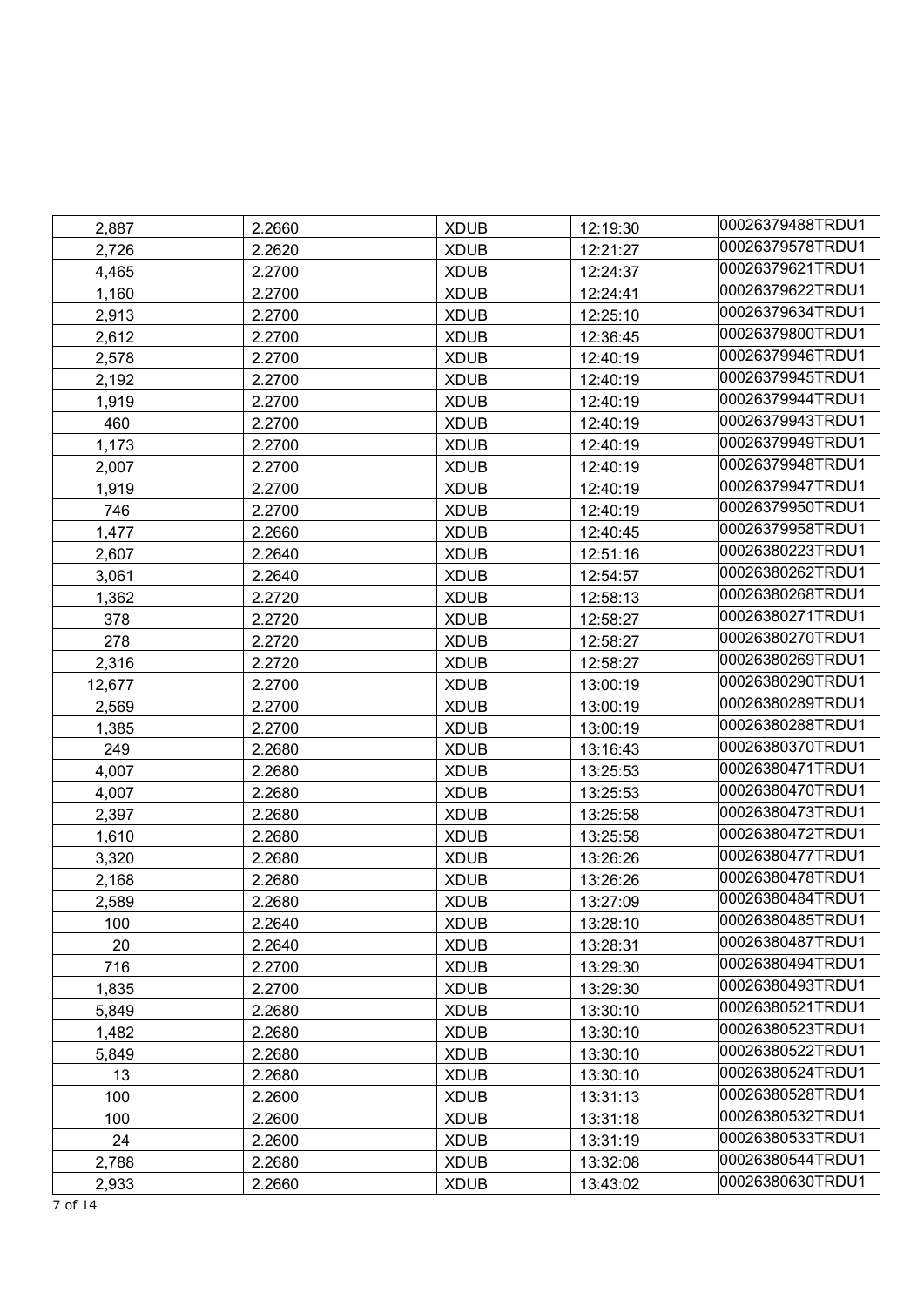| 803   | 2.2660 | <b>XDUB</b> | 13:50:04 | 00026380712TRDU1 |
|-------|--------|-------------|----------|------------------|
| 1,915 | 2.2660 | <b>XDUB</b> | 13:50:04 | 00026380711TRDU1 |
| 2,291 | 2.2660 | <b>XDUB</b> | 13:51:52 | 00026380819TRDU1 |
| 1,912 | 2.2660 | <b>XDUB</b> | 13:51:52 | 00026380818TRDU1 |
| 907   | 2.2660 | <b>XDUB</b> | 13:51:52 | 00026380817TRDU1 |
| 1,912 | 2.2660 | <b>XDUB</b> | 13:51:52 | 00026380816TRDU1 |
| 3,132 | 2.2660 | <b>XDUB</b> | 13:51:52 | 00026380815TRDU1 |
| 1,912 | 2.2660 | <b>XDUB</b> | 13:51:52 | 00026380814TRDU1 |
| 1,811 | 2.2660 | <b>XDUB</b> | 13:51:52 | 00026380813TRDU1 |
| 1,811 | 2.2660 | <b>XDUB</b> | 13:51:52 | 00026380812TRDU1 |
| 3,719 | 2.2660 | <b>XDUB</b> | 13:51:52 | 00026380811TRDU1 |
| 836   | 2.2660 | <b>XDUB</b> | 13:51:52 | 00026380810TRDU1 |
| 1,811 | 2.2660 | <b>XDUB</b> | 13:51:52 | 00026380809TRDU1 |
| 2,619 | 2.2740 | <b>XDUB</b> | 14:04:07 | 00026381060TRDU1 |
| 1,767 | 2.2740 | <b>XDUB</b> | 14:04:13 | 00026381063TRDU1 |
| 712   | 2.2740 | <b>XDUB</b> | 14:04:13 | 00026381062TRDU1 |
| 2,797 | 2.2740 | <b>XDUB</b> | 14:05:05 | 00026381096TRDU1 |
| 668   | 2.2720 | <b>XDUB</b> | 14:05:29 | 00026381115TRDU1 |
| 5,310 | 2.2720 | <b>XDUB</b> | 14:05:29 | 00026381114TRDU1 |
| 1,888 | 2.2720 | <b>XDUB</b> | 14:05:29 | 00026381113TRDU1 |
| 698   | 2.2720 | <b>XDUB</b> | 14:05:29 | 00026381112TRDU1 |
| 1,808 | 2.2700 | <b>XDUB</b> | 14:05:29 | 00026381118TRDU1 |
| 1,808 | 2.2700 | <b>XDUB</b> | 14:05:29 | 00026381117TRDU1 |
| 1,568 | 2.2700 | <b>XDUB</b> | 14:05:29 | 00026381116TRDU1 |
| 885   | 2.2700 | <b>XDUB</b> | 14:05:29 | 00026381120TRDU1 |
| 146   | 2.2700 | <b>XDUB</b> | 14:05:29 | 00026381119TRDU1 |
| 455   | 2.2700 | <b>XDUB</b> | 14:05:29 | 00026381121TRDU1 |
| 82    | 2.2700 | <b>XDUB</b> | 14:05:29 | 00026381122TRDU1 |
| 1,887 | 2.2700 | <b>XDUB</b> | 14:05:30 | 00026381123TRDU1 |
| 1,534 | 2.2620 | <b>XDUB</b> | 14:16:14 | 00026381437TRDU1 |
| 138   | 2.2620 | <b>XDUB</b> | 14:16:14 | 00026381436TRDU1 |
| 4,158 | 2.2620 | <b>XDUB</b> | 14:16:14 | 00026381435TRDU1 |
| 2,562 | 2.2620 | <b>XDUB</b> | 14:16:14 | 00026381434TRDU1 |
| 2,405 | 2.2620 | <b>XDUB</b> | 14:16:14 | 00026381433TRDU1 |
| 4,193 | 2.2600 | <b>XDUB</b> | 14:16:14 | 00026381438TRDU1 |
| 296   | 2.2600 | <b>XDUB</b> | 14:23:55 | 00026381675TRDU1 |
| 1,276 | 2.2600 | <b>XDUB</b> | 14:23:55 | 00026381674TRDU1 |
| 1,572 | 2.2600 | <b>XDUB</b> | 14:23:55 | 00026381673TRDU1 |
| 1,572 | 2.2600 | <b>XDUB</b> | 14:23:55 | 00026381672TRDU1 |
| 315   | 2.2600 | <b>XDUB</b> | 14:23:58 | 00026381677TRDU1 |
| 1,572 | 2.2600 | <b>XDUB</b> | 14:23:58 | 00026381676TRDU1 |
| 1,453 | 2.2600 | <b>XDUB</b> | 14:23:59 | 00026381678TRDU1 |
| 1,913 | 2.2600 | <b>XDUB</b> | 14:25:31 | 00026381731TRDU1 |
| 899   | 2.2600 | <b>XDUB</b> | 14:25:31 | 00026381732TRDU1 |
| 507   | 2.2580 | <b>XDUB</b> | 14:29:13 | 00026381792TRDU1 |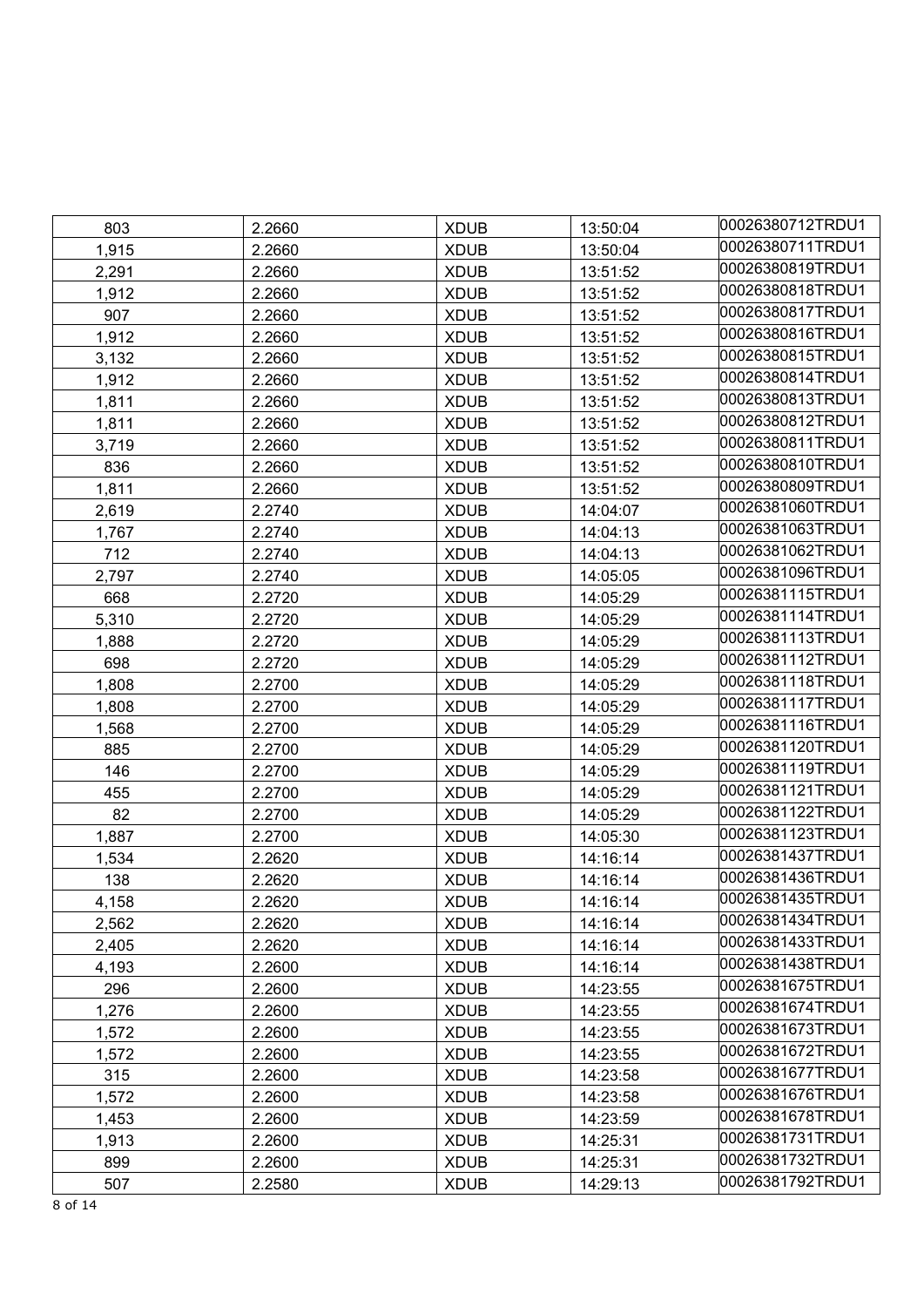| 659          | 2.2580 | <b>XDUB</b> | 14:29:13 | 00026381791TRDU1 |
|--------------|--------|-------------|----------|------------------|
| 431          | 2.2580 | <b>XDUB</b> | 14:29:13 | 00026381790TRDU1 |
| 2,700        | 2.2580 | <b>XDUB</b> | 14:29:13 | 00026381789TRDU1 |
| 2,431        | 2.2580 | <b>XDUB</b> | 14:29:13 | 00026381788TRDU1 |
| 6,709        | 2.2560 | <b>XDUB</b> | 14:29:14 | 00026381793TRDU1 |
| 2,694        | 2.2620 | <b>XDUB</b> | 14:38:15 | 00026382003TRDU1 |
| 997          | 2.2620 | <b>XDUB</b> | 14:39:03 | 00026382043TRDU1 |
| 1,743        | 2.2620 | <b>XDUB</b> | 14:39:03 | 00026382042TRDU1 |
| 1,393        | 2.2620 | <b>XDUB</b> | 14:40:05 | 00026382091TRDU1 |
| 503          | 2.2620 | <b>XDUB</b> | 14:40:05 | 00026382090TRDU1 |
| 1,154        | 2.2620 | <b>XDUB</b> | 14:40:05 | 00026382089TRDU1 |
| 1,336        | 2.2620 | <b>XDUB</b> | 14:41:05 | 00026382140TRDU1 |
| 1,589        | 2.2620 | <b>XDUB</b> | 14:41:05 | 00026382141TRDU1 |
| 2,855        | 2.2600 | <b>XDUB</b> | 14:42:12 | 00026382145TRDU1 |
| 958          | 2.2680 | <b>XDUB</b> | 14:44:19 | 00026382183TRDU1 |
| 1,951        | 2.2680 | <b>XDUB</b> | 14:44:19 | 00026382182TRDU1 |
| 2,685        | 2.2680 | <b>XDUB</b> | 14:44:21 | 00026382184TRDU1 |
| 3,148        | 2.2660 | <b>XDUB</b> | 14:44:32 | 00026382188TRDU1 |
| 5,928        | 2.2660 | <b>XDUB</b> | 14:44:32 | 00026382187TRDU1 |
| 2,226        | 2.2660 | <b>XDUB</b> | 14:44:32 | 00026382186TRDU1 |
| 1,249        | 2.2660 | <b>XDUB</b> | 14:44:32 | 00026382191TRDU1 |
| 3,148        | 2.2660 | <b>XDUB</b> | 14:44:32 | 00026382190TRDU1 |
| 159          | 2.2660 | <b>XDUB</b> | 14:44:32 | 00026382189TRDU1 |
| 621          | 2.2660 | <b>XDUB</b> | 14:44:32 | 00026382192TRDU1 |
| 197          | 2.2660 | <b>XDUB</b> | 14:44:32 | 00026382193TRDU1 |
| 97           | 2.2580 | <b>XDUB</b> | 14:46:25 | 00026382214TRDU1 |
| 938          | 2.2620 | <b>XDUB</b> | 14:51:15 | 00026382329TRDU1 |
| $\mathbf{1}$ | 2.2620 | <b>XDUB</b> | 14:51:15 | 00026382328TRDU1 |
| 76           | 2.2620 | <b>XDUB</b> | 14:51:43 | 00026382332TRDU1 |
| 1,636        | 2.2620 | <b>XDUB</b> | 14:51:44 | 00026382334TRDU1 |
| 971          | 2.2620 | <b>XDUB</b> | 14:51:44 | 00026382333TRDU1 |
| 293          | 2.2580 | <b>XDUB</b> | 14:52:20 | 00026382390TRDU1 |
| 1,480        | 2.2580 | <b>XDUB</b> | 14:52:20 | 00026382389TRDU1 |
| 388          | 2.2580 | <b>XDUB</b> | 14:52:20 | 00026382388TRDU1 |
| 3,664        | 2.2580 | <b>XDUB</b> | 14:52:20 | 00026382387TRDU1 |
| 1,868        | 2.2580 | <b>XDUB</b> | 14:52:20 | 00026382386TRDU1 |
| 932          | 2.2580 | <b>XDUB</b> | 14:52:20 | 00026382385TRDU1 |
| 1,852        | 2.2580 | <b>XDUB</b> | 14:52:20 | 00026382384TRDU1 |
| 1,836        | 2.2580 | <b>XDUB</b> | 14:52:20 | 00026382383TRDU1 |
| 1,868        | 2.2580 | <b>XDUB</b> | 14:52:20 | 00026382382TRDU1 |
| 832          | 2.2580 | <b>XDUB</b> | 14:52:20 | 00026382381TRDU1 |
| 1,431        | 2.2580 | <b>XDUB</b> | 14:52:20 | 00026382380TRDU1 |
| 437          | 2.2580 | <b>XDUB</b> | 14:52:20 | 00026382379TRDU1 |
| 1,836        | 2.2580 | <b>XDUB</b> | 14:52:20 | 00026382378TRDU1 |
| 989          | 2.2580 | <b>XDUB</b> | 14:52:20 | 00026382377TRDU1 |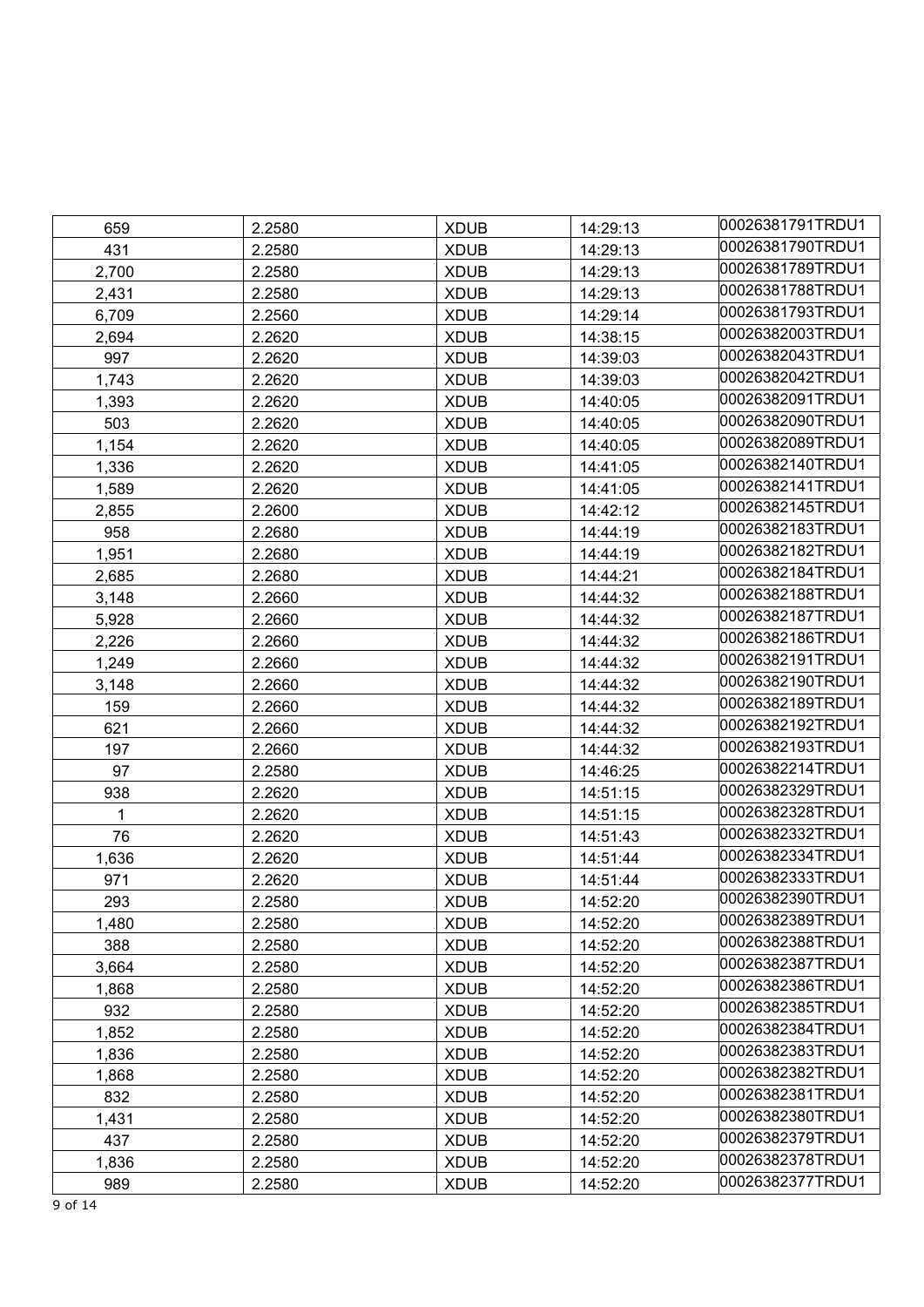| 2,763 | 2.2500 | <b>XDUB</b> | 14:55:49 | 00026382476TRDU1 |
|-------|--------|-------------|----------|------------------|
| 2,808 | 2.2500 | <b>XDUB</b> | 14:55:49 | 00026382475TRDU1 |
| 5,509 | 2.2480 | <b>XDUB</b> | 14:56:34 | 00026382481TRDU1 |
| 22    | 2.2540 | <b>XDUB</b> | 15:00:36 | 00026382533TRDU1 |
| 5,001 | 2.2540 | <b>XDUB</b> | 15:00:36 | 00026382532TRDU1 |
| 1,117 | 2.2540 | <b>XDUB</b> | 15:00:36 | 00026382531TRDU1 |
| 659   | 2.2540 | <b>XDUB</b> | 15:00:36 | 00026382530TRDU1 |
| 1,453 | 2.2520 | <b>XDUB</b> | 15:03:43 | 00026382606TRDU1 |
| 937   | 2.2520 | <b>XDUB</b> | 15:07:22 | 00026382674TRDU1 |
| 219   | 2.2520 | <b>XDUB</b> | 15:09:03 | 00026382692TRDU1 |
| 2,680 | 2.2520 | <b>XDUB</b> | 15:09:03 | 00026382691TRDU1 |
| 2,714 | 2.2520 | <b>XDUB</b> | 15:09:17 | 00026382693TRDU1 |
| 946   | 2.2500 | <b>XDUB</b> | 15:09:24 | 00026382709TRDU1 |
| 1,507 | 2.2500 | <b>XDUB</b> | 15:09:24 | 00026382708TRDU1 |
| 1,287 | 2.2500 | <b>XDUB</b> | 15:09:24 | 00026382707TRDU1 |
| 561   | 2.2500 | <b>XDUB</b> | 15:09:24 | 00026382706TRDU1 |
| 1,459 | 2.2500 | <b>XDUB</b> | 15:09:24 | 00026382705TRDU1 |
| 1,335 | 2.2500 | <b>XDUB</b> | 15:09:24 | 00026382704TRDU1 |
| 946   | 2.2500 | <b>XDUB</b> | 15:09:24 | 00026382703TRDU1 |
| 513   | 2.2500 | <b>XDUB</b> | 15:09:24 | 00026382702TRDU1 |
| 1,723 | 2.2500 | <b>XDUB</b> | 15:09:24 | 00026382701TRDU1 |
| 1,848 | 2.2500 | <b>XDUB</b> | 15:09:24 | 00026382700TRDU1 |
| 2,899 | 2.2500 | <b>XDUB</b> | 15:09:24 | 00026382699TRDU1 |
| 3,479 | 2.2520 | <b>XDUB</b> | 15:20:44 | 00026382891TRDU1 |
| 3,033 | 2.2520 | <b>XDUB</b> | 15:20:44 | 00026382895TRDU1 |
| 446   | 2.2520 | <b>XDUB</b> | 15:20:44 | 00026382894TRDU1 |
| 2,617 | 2.2520 | <b>XDUB</b> | 15:20:44 | 00026382893TRDU1 |
| 416   | 2.2520 | <b>XDUB</b> | 15:20:44 | 00026382892TRDU1 |
| 750   | 2.2540 | <b>XDUB</b> | 15:23:20 | 00026382926TRDU1 |
| 315   | 2.2540 | <b>XDUB</b> | 15:23:20 | 00026382925TRDU1 |
| 3,072 | 2.2540 | <b>XDUB</b> | 15:23:20 | 00026382924TRDU1 |
| 791   | 2.2560 | <b>XDUB</b> | 15:23:34 | 00026382931TRDU1 |
| 2,601 | 2.2560 | <b>XDUB</b> | 15:23:34 | 00026382934TRDU1 |
| 390   | 2.2560 | <b>XDUB</b> | 15:23:34 | 00026382933TRDU1 |
| 2,601 | 2.2560 | <b>XDUB</b> | 15:23:34 | 00026382932TRDU1 |
| 3,160 | 2.2580 | <b>XDUB</b> | 15:26:15 | 00026383022TRDU1 |
| 1,740 | 2.2580 | <b>XDUB</b> | 15:26:15 | 00026383021TRDU1 |
| 3,253 | 2.2580 | <b>XDUB</b> | 15:26:15 | 00026383020TRDU1 |
| 1,524 | 2.2580 | <b>XDUB</b> | 15:26:15 | 00026383019TRDU1 |
| 998   | 2.2580 | <b>XDUB</b> | 15:26:15 | 00026383018TRDU1 |
| 760   | 2.2580 | <b>XDUB</b> | 15:26:15 | 00026383017TRDU1 |
| 1,556 | 2.2580 | <b>XDUB</b> | 15:26:15 | 00026383016TRDU1 |
| 5,775 | 2.2580 | <b>XDUB</b> | 15:26:15 | 00026383015TRDU1 |
| 1,556 | 2.2580 | <b>XDUB</b> | 15:26:15 | 00026383014TRDU1 |
| 5,775 | 2.2580 | <b>XDUB</b> | 15:26:15 | 00026383013TRDU1 |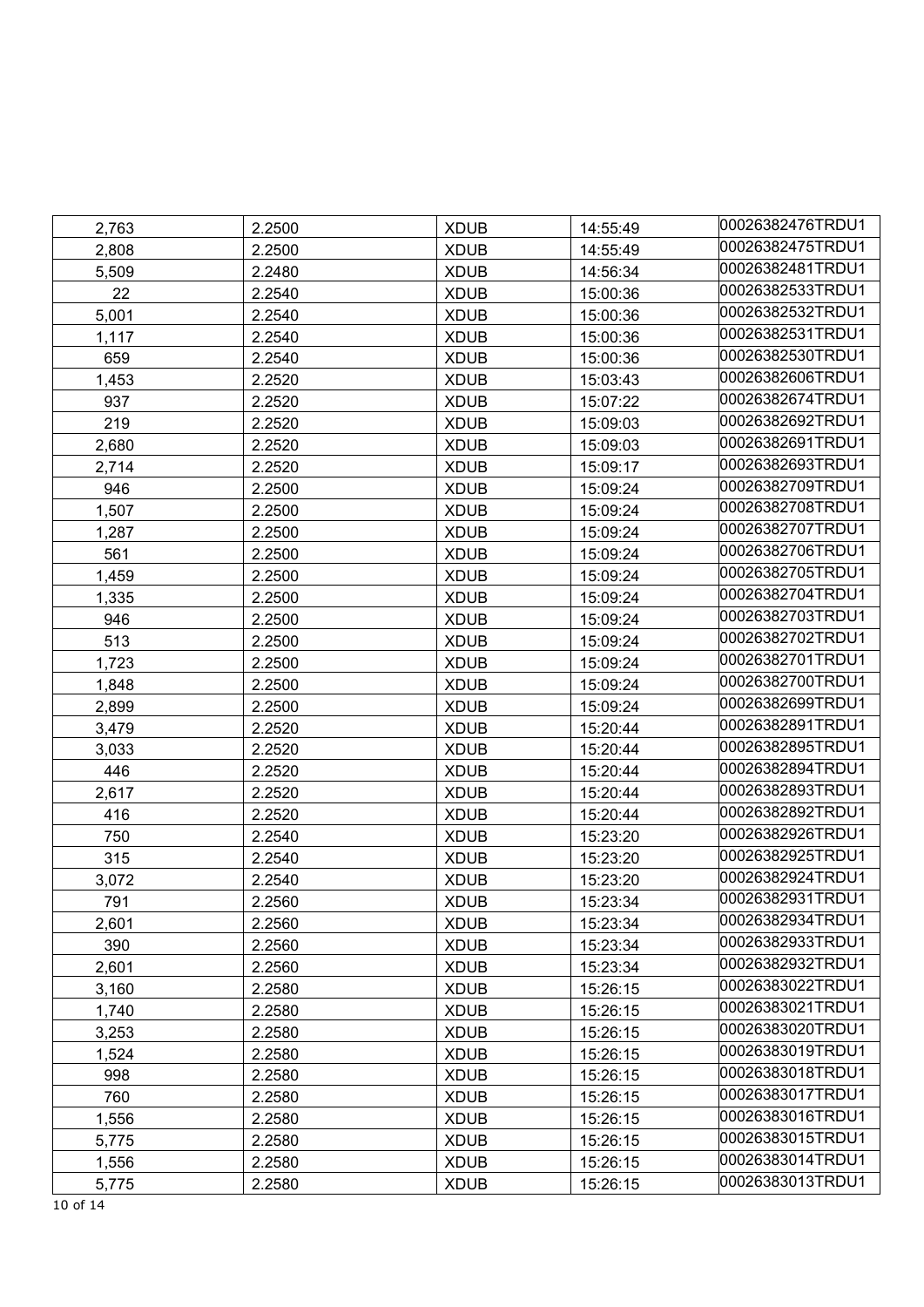| 1,556 | 2.2580 | <b>XDUB</b> | 15:26:15 | l00026383012TRDU1 |
|-------|--------|-------------|----------|-------------------|
| 525   | 2.2580 | <b>XDUB</b> | 15:26:15 | 00026383025TRDU1  |
| 2,615 | 2.2580 | <b>XDUB</b> | 15:26:15 | 00026383024TRDU1  |
| 1,556 | 2.2580 | <b>XDUB</b> | 15:26:15 | 00026383023TRDU1  |
| 92    | 2.2580 | <b>XDUB</b> | 15:26:15 | 00026383027TRDU1  |
| 1,414 | 2.2580 | <b>XDUB</b> | 15:26:15 | 00026383026TRDU1  |
| 2,747 | 2.2480 | <b>XDUB</b> | 15:28:14 | 00026383063TRDU1  |
| 2,389 | 2.2480 | <b>XDUB</b> | 15:32:54 | 00026383196TRDU1  |
| 5,271 | 2.2480 | <b>XDUB</b> | 15:32:54 | 00026383195TRDU1  |
| 118   | 2.2480 | <b>XDUB</b> | 15:32:54 | 00026383194TRDU1  |
| 195   | 2.2480 | <b>XDUB</b> | 15:32:54 | 00026383193TRDU1  |
| 4,424 | 2.2440 | <b>XDUB</b> | 15:37:11 | 00026383275TRDU1  |
| 948   | 2.2480 | <b>XDUB</b> | 15:44:12 | 00026383347TRDU1  |
| 1     | 2.2480 | <b>XDUB</b> | 15:44:12 | 00026383346TRDU1  |
| 98    | 2.2480 | <b>XDUB</b> | 15:44:31 | 00026383351TRDU1  |
| 2,809 | 2.2480 | <b>XDUB</b> | 15:44:33 | 00026383352TRDU1  |
| 85    | 2.2480 | <b>XDUB</b> | 15:45:39 | 00026383362TRDU1  |
| 2,495 | 2.2480 | <b>XDUB</b> | 15:45:39 | 00026383363TRDU1  |
| 731   | 2.2500 | <b>XDUB</b> | 15:48:53 | 00026383386TRDU1  |
| 1,010 | 2.2520 | <b>XDUB</b> | 15:49:06 | 00026383388TRDU1  |
| 4,509 | 2.2520 | <b>XDUB</b> | 15:49:06 | 00026383387TRDU1  |
| 163   | 2.2560 | <b>XDUB</b> | 15:49:19 | 00026383394TRDU1  |
| 2,790 | 2.2560 | <b>XDUB</b> | 15:49:20 | 00026383395TRDU1  |
| 1,723 | 2.2580 | <b>XDUB</b> | 15:50:05 | 00026383397TRDU1  |
| 1,723 | 2.2580 | <b>XDUB</b> | 15:50:22 | 00026383400TRDU1  |
| 108   | 2.2560 | <b>XDUB</b> | 15:51:21 | 00026383414TRDU1  |
| 390   | 2.2560 | <b>XDUB</b> | 15:51:21 | 00026383413TRDU1  |
| 6,125 | 2.2560 | <b>XDUB</b> | 15:51:21 | 00026383412TRDU1  |
| 560   | 2.2560 | <b>XDUB</b> | 15:51:21 | 00026383411TRDU1  |
| 1,578 | 2.2580 | <b>XDUB</b> | 15:54:56 | 00026383487TRDU1  |
| 1,353 | 2.2580 | <b>XDUB</b> | 15:54:56 | 00026383486TRDU1  |
| 920   | 2.2580 | <b>XDUB</b> | 15:55:40 | 00026383493TRDU1  |
| 2,736 | 2.2580 | <b>XDUB</b> | 15:55:57 | 00026383494TRDU1  |
| 56    | 2.2580 | <b>XDUB</b> | 15:55:57 | 00026383495TRDU1  |
| 2,879 | 2.2580 | <b>XDUB</b> | 15:57:15 | 00026383517TRDU1  |
| 2,936 | 2.2600 | <b>XDUB</b> | 15:58:54 | 00026383533TRDU1  |
| 2,718 | 2.2600 | <b>XDUB</b> | 16:00:23 | 00026383546TRDU1  |
| 2,828 | 2.2600 | <b>XDUB</b> | 16:00:23 | 00026383545TRDU1  |
| 1,659 | 2.2600 | <b>XDUB</b> | 16:00:23 | 00026383544TRDU1  |
| 2,492 | 2.2600 | <b>XDUB</b> | 16:00:23 | 00026383543TRDU1  |
| 154   | 2.2600 | <b>XDUB</b> | 16:00:23 | 00026383542TRDU1  |
| 2,492 | 2.2600 | <b>XDUB</b> | 16:00:23 | 00026383541TRDU1  |
| 1,376 | 2.2600 | <b>XDUB</b> | 16:00:49 | 00026383551TRDU1  |
| 283   | 2.2600 | <b>XDUB</b> | 16:00:49 | 00026383552TRDU1  |
| 1,308 | 2.2600 | <b>XDUB</b> | 16:01:03 | 00026383554TRDU1  |